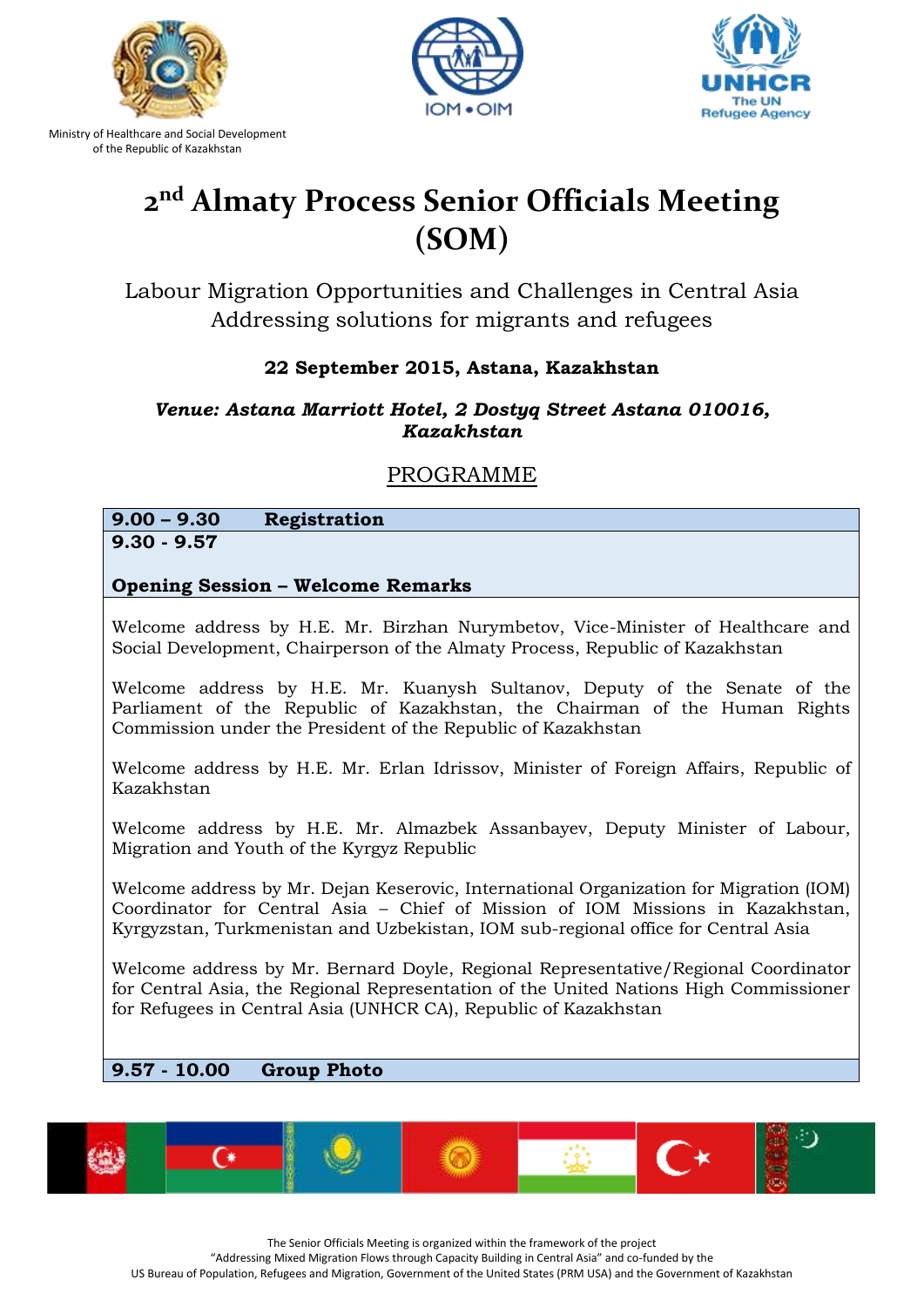





### **10.00 - 11.00**

### **The impact of labour migration on economies, societies and the environment in Central Asia and the broader region**

Member States of the Almaty Process, observer and guest States:

- Islamic Republic of Afghanistan
- Republic of Azerbaijan
- Republic of Kazakhstan
- The Kyrgyz Republic
- Republic of Tajikistan
- Republic of Turkey
- Turkmenistan
- Islamic Republic of Iran
- Islamic Republic of Pakistan

**Moderator:** H.E. Mr. Birzhan Nurymbetov, Vice-Minister of Healthcare and Social Development, Chairperson of the Almaty Process, Republic of Kazakhstan

### **11.00 - 11.15 Coffee Break 11.15 - 12.30**

### **Factors and consequences of labour migration out of and within Central Asia**: **key findings from IOM field researches in Central Asia**

Scale and characteristics of regular and irregular migratory flows, effects of Eurasian Economic Union enlargement and of imposition of re-entry bans, possibilities of reintegration of returning migrants into the local labour markets and communities, crisis scenarios and sources of radicalism and extremism among Central Asian migrants and ways to address the issue.

**Mrs. Tatiana Hadjiemmanuel**, Deputy Coordinator for Central Asia/Senior Programme Manager, International Organization for Migration (IOM), IOM sub-regional office for Central Asia

**Mr. Piotr Kazmierkiewicz**, International Consultant

**Moderator:** H.E. Mr. Birzhan Nurymbetov, Vice-Minister of Healthcare and Social Development, Chairperson of the Almaty Process, Republic of Kazakhstan

### **12.30 – 13.30 Lunch Break**



The Senior Officials Meeting is organized within the framework of the project

"Addressing Mixed Migration Flows through Capacity Building in Central Asia" and co-funded by the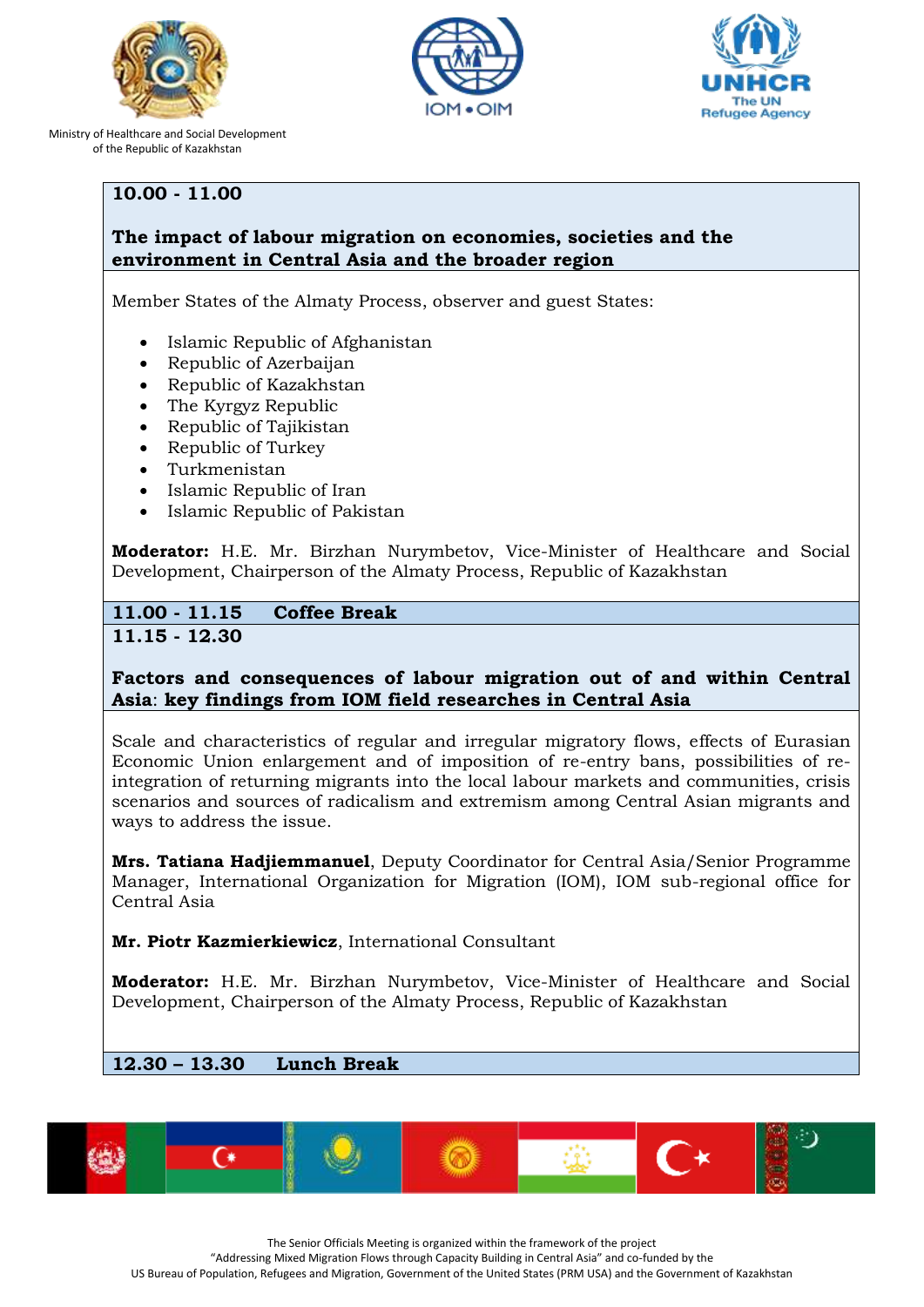





### **13.30 – 14.30**

# **Good practices on migration governance (administrative, legislative and operational) recognizing the linkages between migration and development**

Member States of the Almaty Process, observer and guest States:

- Islamic Republic of Afghanistan
- Republic of Azerbaijan
- Republic of Kazakhstan
- The Kyrgyz Republic
- Republic of Tajikistan
- Republic of Turkey
- Turkmenistan
- Islamic Republic of Iran
- Islamic Republic of Pakistan

**Moderator:** H.E. Mr. Birzhan Nurymbetov, Vice-Minister, Ministry of Healthcare and Social Development, Chairperson of the Almaty Process, Republic of Kazakhstan **14.30 – 15.45**

### **Regional and national perspectives on regulating migration: recent reforms and areas of need**

Issues of concern in migration management to Central Asian countries: facilitating immigration of priority groups, regularizing seasonal and local cross-border movement, addressing trafficking in persons and tackling security threats. Review of adopted solutions and challenges in managing emigration, regular and irregular immigration and employment. Regional cooperation trends and needs.

**Mr. Dejan Keserovic**, International Organization for Migration (IOM) Coordinator for Central Asia – Chief of Mission of IOM Missions in Kazakhstan, Kyrgyzstan, Turkmenistan and Uzbekistan, IOM sub-regional office for Central Asia

**Mrs. Agueda Marin,** International Organization for Migration (IOM), Regional Migrant Assistance Specialist, IOM representative at "Puebla Process", IOM Regional Office in San Jose, Costa Rica

**Mrs. Munkhtuya Altangerel,** United Nations Development Programme (UNDP), Deputy Resident Representative, UNDP in Kazakhstan

**Mr. Piotr Kazmierkiewicz,** International Consultant

**Moderator:** H.E. Mr. Birzhan Nurymbetov, Vice-Minister, Ministry of Healthcare and Social Development, Chairperson of the Almaty Process, Republic of Kazakhstan



The Senior Officials Meeting is organized within the framework of the project "Addressing Mixed Migration Flows through Capacity Building in Central Asia" and co-funded by the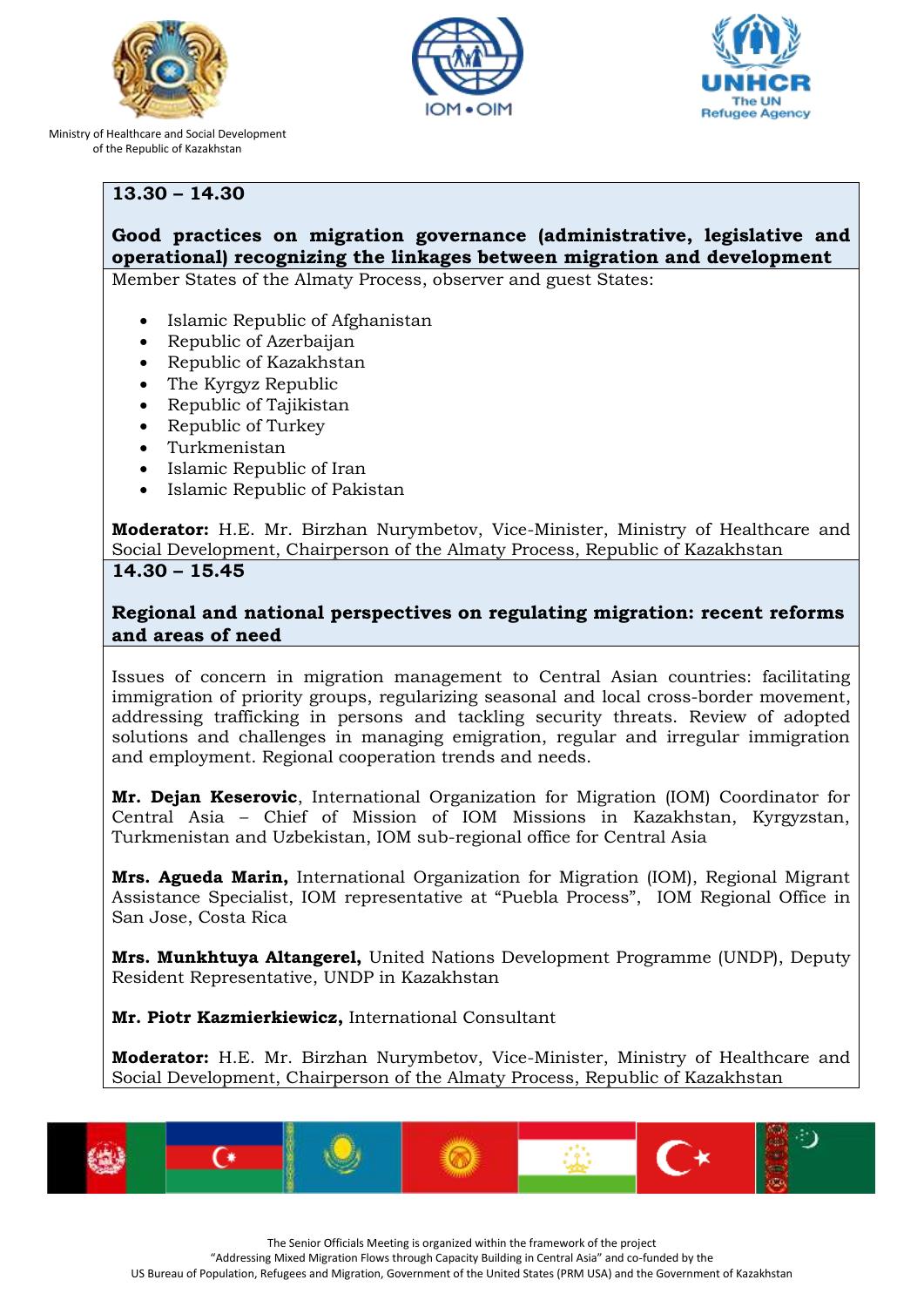





### **15.45 – 16.00 Coffee Break**

**16.00 – 17.00** 

### **Solutions for refugees: labour mobility and international protection – the opportunities, challenges, international practices and the Central Asian perspective**

Introduction to the nexus between refugee protection and labour mobility: how labour mobility can lead to solutions for refugees and to the economic development of the countries of destination, of asylum, and of their origin by exploring international practices and their potential application in Central Asia.

AP Member and observer States (if any wants to present on good practices):

- Islamic Republic of Afghanistan
- Republic of Azerbaijan
- Republic of Kazakhstan
- The Kyrgyz Republic
- Republic of Tajikistan
- Republic of Turkey
- Turkmenistan
- Islamic Republic of Iran
- Islamic Republic of Pakistan

**Mr Bernard Doyle**, Regional Representative/Regional Coordinator for Central Asia, the Regional Representation of the United Nations High Commissioner for Refugees in Central Asia (UNHCR CA), Republic of Kazakhstan

**Ms Chizu Matsushita,** Senior Regional Protection Officer, the Regional Representation of the United Nations High Commissioner for Refugees in Central Asia, Republic of Kazakhstan

**Mr Daniel Ruiz**, Regional Protection Officer, the Regional Representation of the United Nations High Commissioner for Refugees in Central Asia, Republic of Kazakhstan

**Moderator:** H.E. Mr. Birzhan Nurymbetov, Vice-Minister, Ministry of Healthcare and Social Development, Chairperson of the Almaty Process, Republic of Kazakhstan



The Senior Officials Meeting is organized within the framework of the project

"Addressing Mixed Migration Flows through Capacity Building in Central Asia" and co-funded by the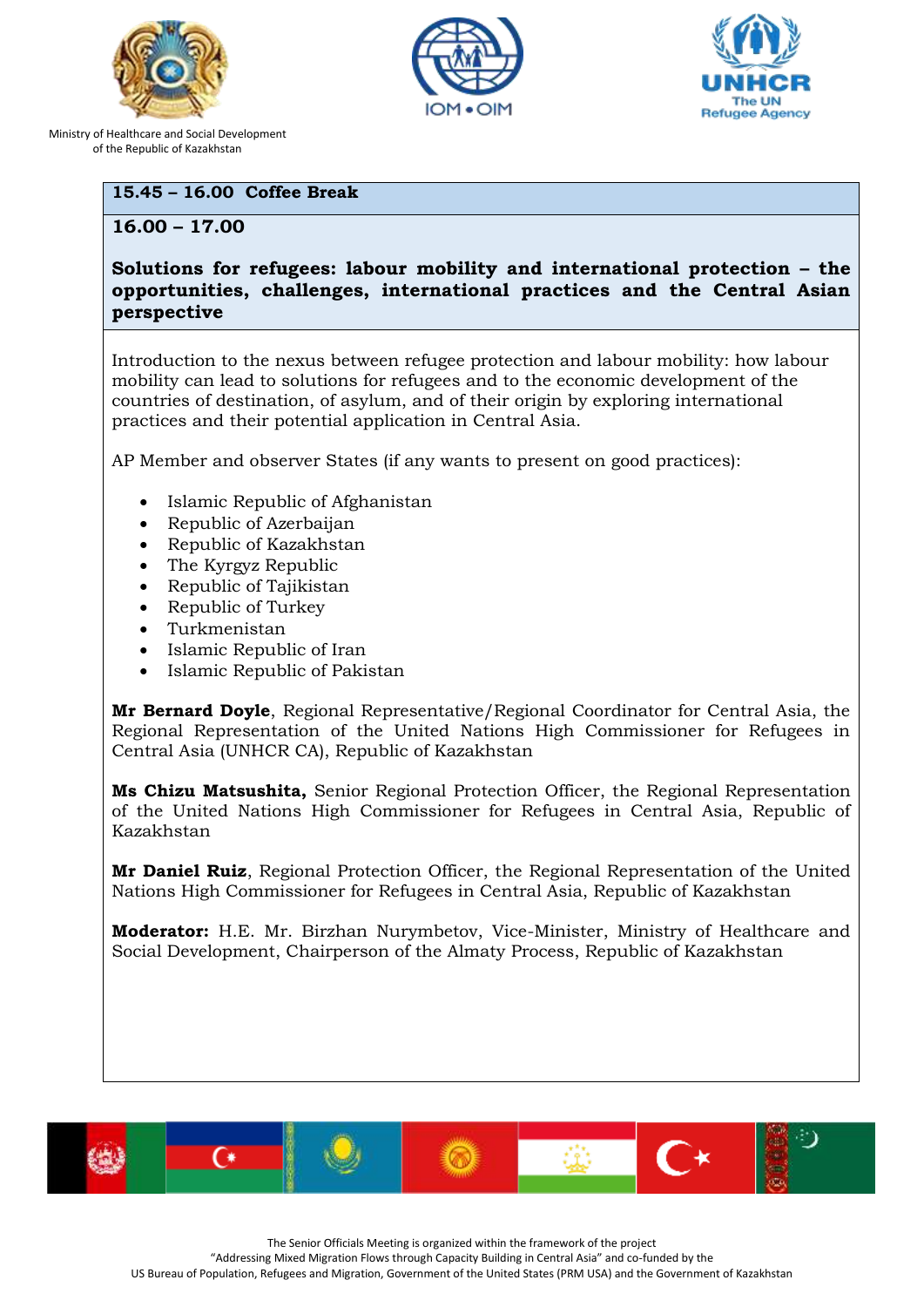





### **17.00 – 18.00**

### **Protection of Migrants Rights**

Special Report: *Migrants' Rights in the Republic of Kazakhstan – 2014 ( Human Rights Commission under the President of Kazakhstan / IOM Kazakhstan)*

**Mr. Tastemir Dautovich Abishev**, Secretary of the Commission on Human Rights under the President of Kazakhstan. Commission of Human Rights under the President of Kazakhstan

AP Member and observer States (if any wants to present on good practices):

- Islamic Republic of Afghanistan
- Republic of Azerbaijan
- Republic of Kazakhstan
- The Kyrgyz Republic
- Republic of Tajikistan
- Republic of Turkey
- Turkmenistan
- Islamic Republic of Iran
- Islamic Republic of Pakistan

**Mr Dejan Keserovic**, International Organization for Migration (IOM) Coordinator for Central Asia – Chief of Mission of IOM Missions in Kazakhstan, Kyrgyzstan, Turkmenistan and Uzbekistan, IOM sub regional office for Central Asia

**Moderator:** H.E. Mr. Birzhan Nurymbetov, Vice-Minister, Ministry of Healthcare and Social Development, Chairperson of the Almaty Process, Republic of Kazakhstan

#### **18.00 – 18.20**

#### **Presentation of the activities of the Prague Process and the Budapest Process**

Presentation of the activities of the "Prague Process Targeted Initiative at the Ministry of Interior of the Republic of Poland" by **Mr. Radim Zak**, Coordinator "Prague Process", International Centre for Migration Policy Development (ICMPD)

Presentation of the activities of the Budapest Process by **Mrs. Aynura Brandstaetter**, Junior Project Officer of "Budapest Process" Secretariat, International Centre for Migration Policy Development (ICMPD)



The Senior Officials Meeting is organized within the framework of the project

"Addressing Mixed Migration Flows through Capacity Building in Central Asia" and co-funded by the